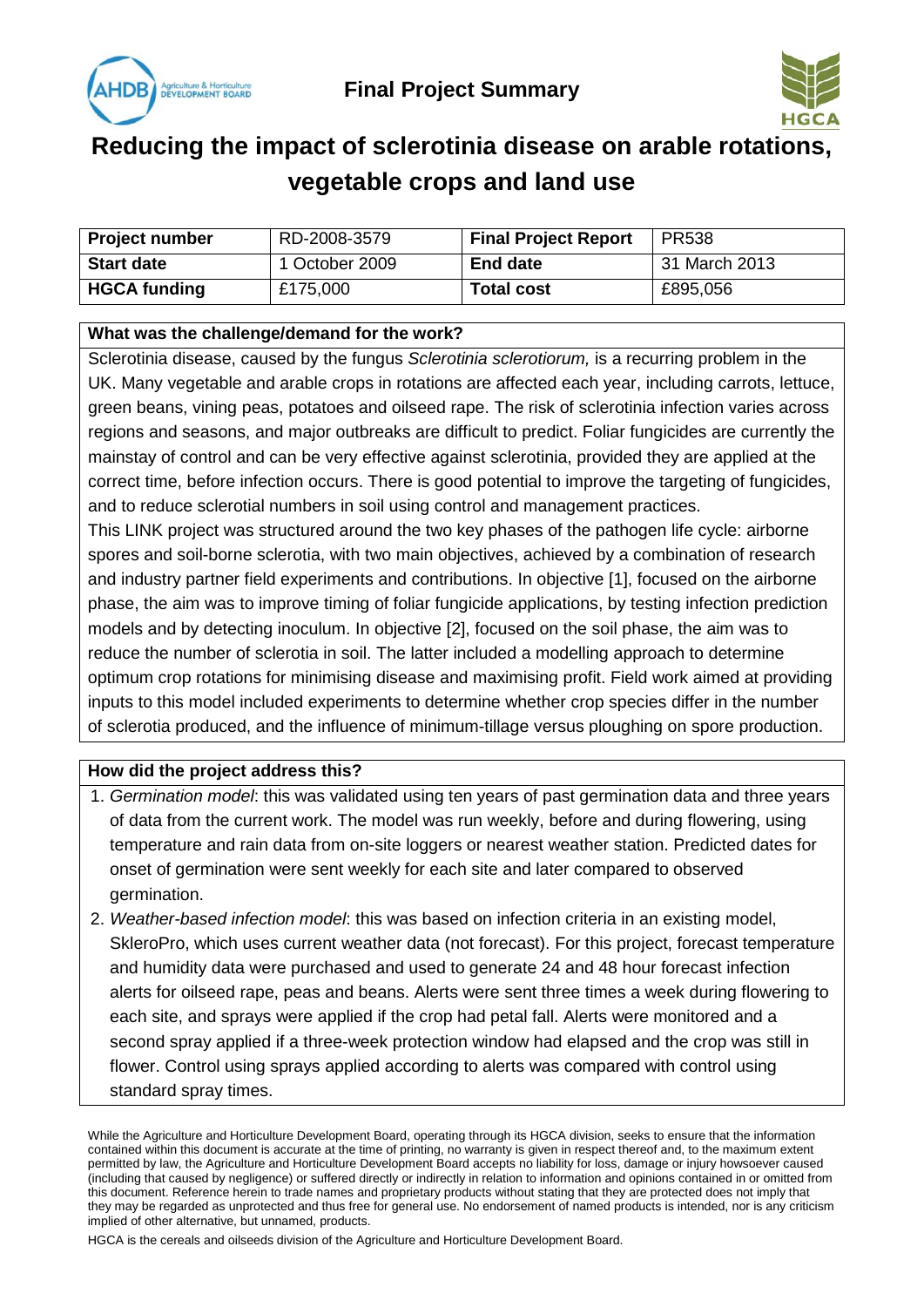### **Final Project Summary**





- 3. *Sclerotinia inoculum detection*: petals were sampled and tested for sclerotinia using agar plate and qPCR tests. Burkard spore traps were deployed at selected oilseed rape sites to record spore levels continuously during flowering. RotoRod spore traps were used at one of these sites to measure 48 hr periods of spore production, and spatial variability.
- 4. *Biological control*: Contans was applied at drilling of oilseed rape, using methods agreed with the distributor and manufacturer, in a large field plots (24 x 24 m). Sclerotial germination was monitored in all plots, and subsequent spore production measured by testing petal samples from each plot. Petal tests were also made on adjacent min-till and ploughed fields to compare inoculum production from the two tillage methods.
- 5. *Rotational model*: Dynamic programming was used to calculate cropping sequences which maximised the financial returns in the short and long term. Data inputs to the model were obtained from literature (e.g. disease-yield loss relationships) and from work in this project (e.g. numbers of sclerotia produced in different crop species). The model was run for three main scenarios: only crops susceptible to sclerotinia (no rotation); one non-susceptible crop included; one non-susceptible crop and treated susceptible crops.
- 6. *Sclerotial production in different crops*: Oilseed rape, carrots, peas, beans, potato and lettuce were grown in a polytunnel and inoculated at flowering or young leaf stage. Sclerotia were counted in mature infected plants, and tested for germination and apothecial production.
- 7. *Growers views on approach*es *to sclerotinia control:* Q methodology was used to investigate which sclerotinia control issues were important to growers, and what methods they might be willing to use. There were 45 responses to a survey distributed at workshops and meetings.

### **What outputs has the project delivered?**

- 1. *Sclerotial germination model*: this correctly predicted onset of germination by region (SW earliest, NW latest) and by year, but with an error of + two weeks for individual sites. The model provides a useful forecast guide to the main onset of spore inoculum release by region.
- 2. *Weather-based spore infection model*: this was tested with sprays applied according to forecast alert dates. The model could provide forecast alerts up to two days in advance, and gave 76– 96% control of sclerotinia disease in oilseed rape, equivalent to the best control determined in retrospect with a standard fungicide timing. Where a sclerotinia spray was needed, forecasting could inform whether one or more sprays were justified. For crops such as green beans and peas with a short flowering duration, the model was useful for decisions to spray or not. For peas, the model resulted in 43% control, but compared favourably with standard spray timings; in beans, disease was very low during the project. The use of risk factors in addition to forecasting was important. The key factors for assessing sclerotinia risk in-field were infection model alerts, rain (heavy or light), petal infection and crop stage. The key regional risk factors were predicted dates of sclerotial germination, forecast temperature and rain and regional spore trap data.
- *3. Sclerotinia inoculum detection:* in oilseed rape petal tests, very high infection (90–100%) was associated with 15–30% stem rot. Zero or very low petal infection often resulted in low stem rot.

While the Agriculture and Horticulture Development Board, operating through its HGCA division, seeks to ensure that the information contained within this document is accurate at the time of printing, no warranty is given in respect thereof and, to the maximum extent permitted by law, the Agriculture and Horticulture Development Board accepts no liability for loss, damage or injury howsoever caused (including that caused by negligence) or suffered directly or indirectly in relation to information and opinions contained in or omitted from this document. Reference herein to trade names and proprietary products without stating that they are protected does not imply that they may be regarded as unprotected and thus free for general use. No endorsement of named products is intended, nor is any criticism implied of other alternative, but unnamed, products.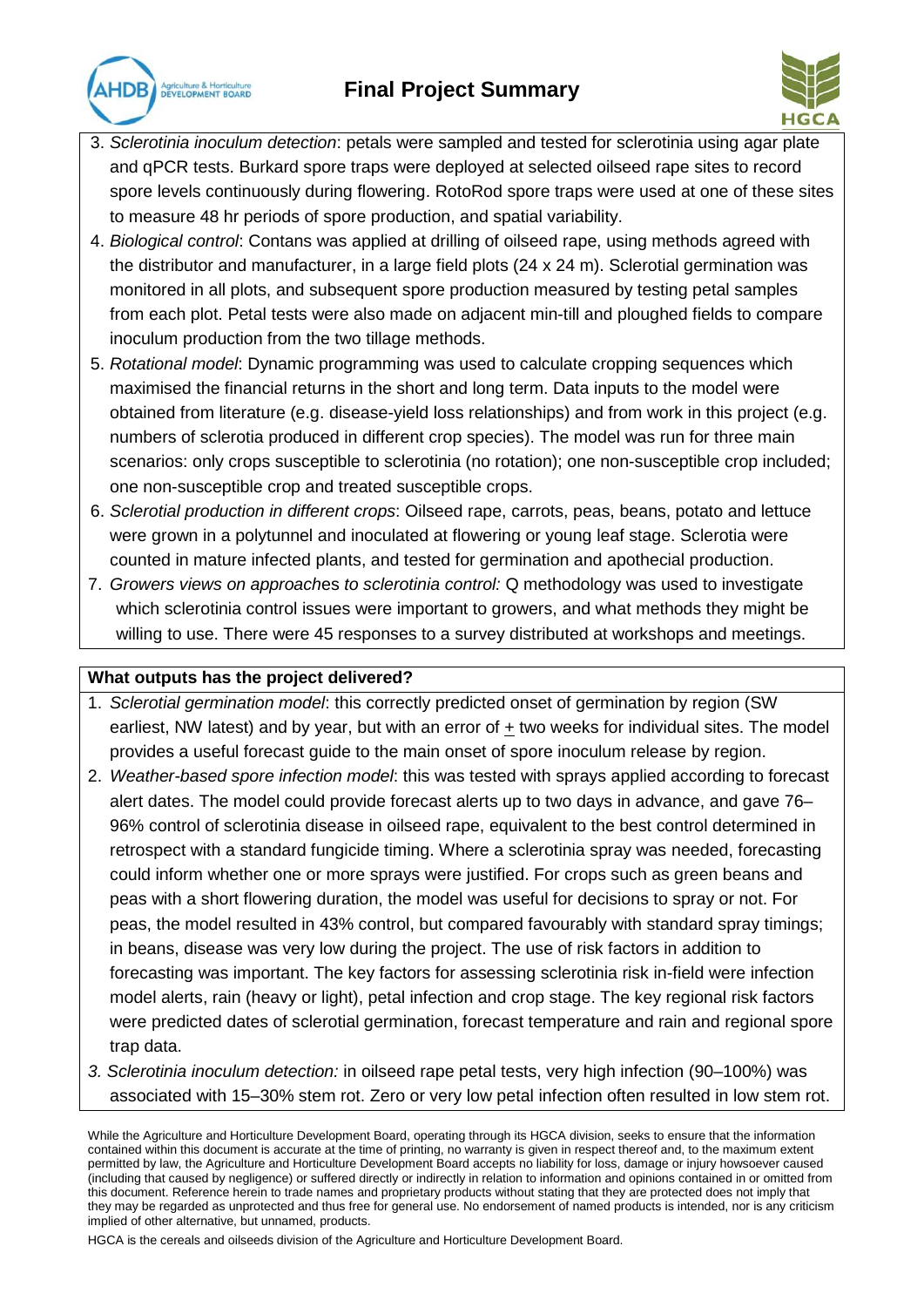## **Final Project Summary**





Air samples from Burkard spore traps were tested with quantitative PCR tests. Peaks of inoculum detected by rooftop spore traps 25 miles from experiment sites coincided with the timing of peaks from spore traps within-field, suggesting that regional traps can indicate infection risk.

- *4. Biological control*: Contans did not reduce viability of sclerotia in oilseed rape field plots. There was no difference determined between adjacent ploughed or minimum-tilled field areas for sclerotinia spores produced in spring.
- *5. Rotational model*: The model showed that inclusion of at least one crop non-susceptible to sclerotinia in the rotation, even at low frequency, would reduce the long-term build-up of sclerotia in land, reduce financial losses and keep land at a low level of sclerotia infestation. Rotation gave the greatest financial benefits when soil sclerotial infestation was high, but was also the best financial strategy for land with low sclerotinia. For oilseed rape, in the short-term (i.e. approx. five years), a low frequency use of non-susceptible crops was the best decision only if soil sclerotial levels were very low. At moderate to high levels of soil sclerotia, the optimum decision was to grow non-susceptible crops more frequently. Foliar fungicide treatment, although beneficial to profitability compared to not treating, was not as profitable as including non-susceptible crops. The model results suggest that in the long-term, inclusion of a non-susceptible crop in an oilseed rape rotation would almost double the average profitability of land with all sclerotinia levels.
- 6. Sclerotial production in different crops: Carrots produced several thousand sclerotia m<sup>2</sup> (high plant density, small sclerotia), whereas oilseed rape produced a few hundred (lower plant density and large sclerotia), and numbers in lettuce, peas, beans and potatoes were intermediate. However, when size and germination ability of sclerotia were accounted for, sclerotia derived from oilseed rape, pea and carrot could in theory all produce up to 4000 apothecia m<sup>-2</sup>. This assumes that all the sclerotia had optimum conditions for germination, but in reality a high proportion do not, so the viable numbers across crops are lower. However, the ranking of crops in terms of inoculum potential will hold true and could be informative for crop rotation decisions.
- *7. Growers' views on approach*es *to sclerotinia control:* Growers were all in favour of using foliar fungicides to control sclerotinia. Many were willing to consider lengthening rotations. Biological control and co-operation with neighbours to treat soil were not popular. But > 80% of growers would be willing to cooperate with neighbours to spray crops and reduce disease pressure.

### **Who will benefit from this project and why?**

Farmers and growers will benefit in the following ways with improved Sclerotinia disease control:

- 1. Increased yields and more flexible crop rotations from improved sclerotinia control may make it economic to include more than one susceptible crop in rotations. In the long-term this will safeguard UK production capacity.
- 2. In the short term, the weather-based infection model will predict times of high risk for infection and allow targeting of sprays to reduce crop losses. This is applicable to oilseed rape and peas,

While the Agriculture and Horticulture Development Board, operating through its HGCA division, seeks to ensure that the information contained within this document is accurate at the time of printing, no warranty is given in respect thereof and, to the maximum extent permitted by law, the Agriculture and Horticulture Development Board accepts no liability for loss, damage or injury howsoever caused (including that caused by negligence) or suffered directly or indirectly in relation to information and opinions contained in or omitted from this document. Reference herein to trade names and proprietary products without stating that they are protected does not imply that they may be regarded as unprotected and thus free for general use. No endorsement of named products is intended, nor is any criticism implied of other alternative, but unnamed, products.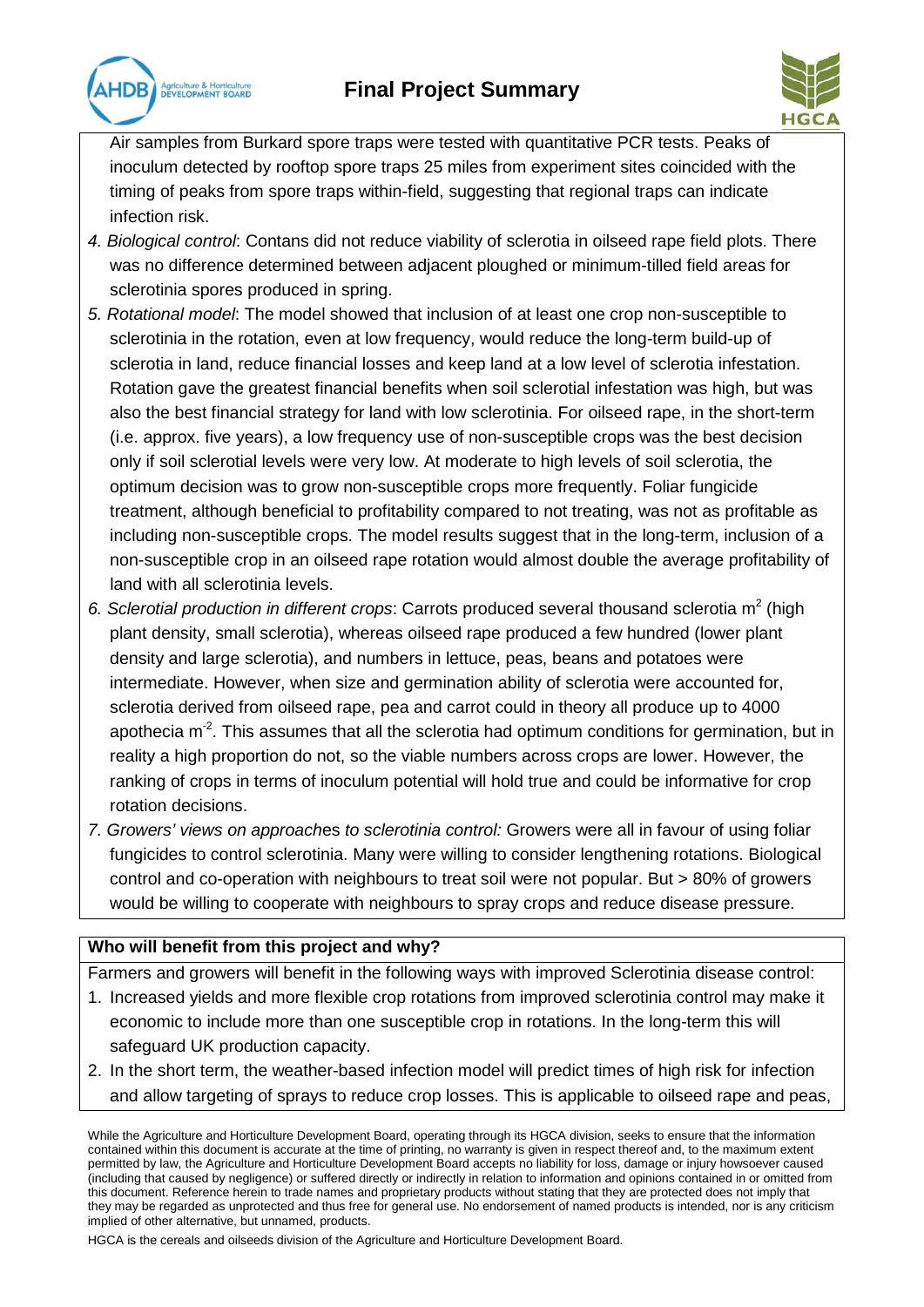



and is likely to be useful for other susceptible crops, e.g. carrots, lettuce, with some modification.

- 4. Targeted fungicide use is likely to result in cost savings through fewer sprays or an increase in gross margins, or both. For example, of the total 2010 oilseed rape area of 686k ha (Defra, 2012), 79.6% was treated (Fera, 2010), and if this treated area was reduced by 20% through improved targeting, this would result in cost savings of approximately £4.7m/year (based on average fungicide costs £20 ha<sup>-1</sup>, application costs £10 ha<sup>-1</sup>, 1% wheeling losses £4.50 ha<sup>-1</sup>).
- 5. Yields would be increased through better timing of fungicides for sclerotinia, e.g., for oilseed rape, if incidence is reduced by 5%, yield increases by 3% (0.6% yield loss for each 1% of disease; ADAS unpublished data). On a 4 t/ha crop this equates to a yield increase of 0.12 t/ha.
- 6. For a field vegetable crop such as lettuce, the most important financial benefit is prevention of crop loss from better timing of fungicides, rather than saving the cost of a spray. Lettuce value is estimated at £9000 / ha, with an area of 4,500 ha of susceptible types (round head) in the UK. If 5% of this crop has sclerotinia disease in one year, the loss would be £2 million.

Uptake:

- 1. *Germination model*: observational data from the sclerotinia sclerotia depots used in this project to help develop the germination model are currently being used by BASF as part of their 'Sclerotinia Watch' website, along with a preliminary prediction model. The website has a high number of visitors and there is interest in viewing general and/or specific predictions of sclerotinia germination activity. The full germination model will require development to enable it to be run using individual weather stations, or location by postcode, grid reference or GPS.
- 2. *Weather-based infection model*: The grower survey results in this project suggest that spray timing problems are an important issue. A robust model that is easy to use is likely to have good uptake. Control using fungicide timings according to model alerts in conjunction with inoculum assessments needs to be demonstrated to growers, to take this work forward.
- 3. *Sclerotinia inoculum detection*: it is likely that growers and/or advisors would measure inoculum in-field if this was cheap and quick to do. Regional indications of inoculum, e.g. germination and/or Burkard trap tests, would be useful. The availability of in-field and/or regional inoculum measurements would increase uptake of the weather-based infection model.
- 4. *Biological control*: it is unlikely that Contans will be used by growers of outdoor crops. Aside from the lack of efficacy found in this project, there are difficulties with advance application on rented fields, the need for repeat applications and the relatively high cost.
- 5. *Rotational model:* This model confirms rotation as best practice, but also provides an economic assessment for different rotations. If a practical version of this model is developed, uptake by growers or advisors to determine their maximum theoretical profits is likely to be high.

*HGCA return on investment:* HGCA contributions were 19.6% (£175,000) of the total (£895,056). The overall budget enabled work on multiple aspects of sclerotinia disease, and produced evidence for improved sclerotinia disease prediction and risk assessment systems. A range of scientific messages were also produced, which underpin disease control and future developments.

While the Agriculture and Horticulture Development Board, operating through its HGCA division, seeks to ensure that the information contained within this document is accurate at the time of printing, no warranty is given in respect thereof and, to the maximum extent permitted by law, the Agriculture and Horticulture Development Board accepts no liability for loss, damage or injury howsoever caused (including that caused by negligence) or suffered directly or indirectly in relation to information and opinions contained in or omitted from this document. Reference herein to trade names and proprietary products without stating that they are protected does not imply that they may be regarded as unprotected and thus free for general use. No endorsement of named products is intended, nor is any criticism implied of other alternative, but unnamed, products.